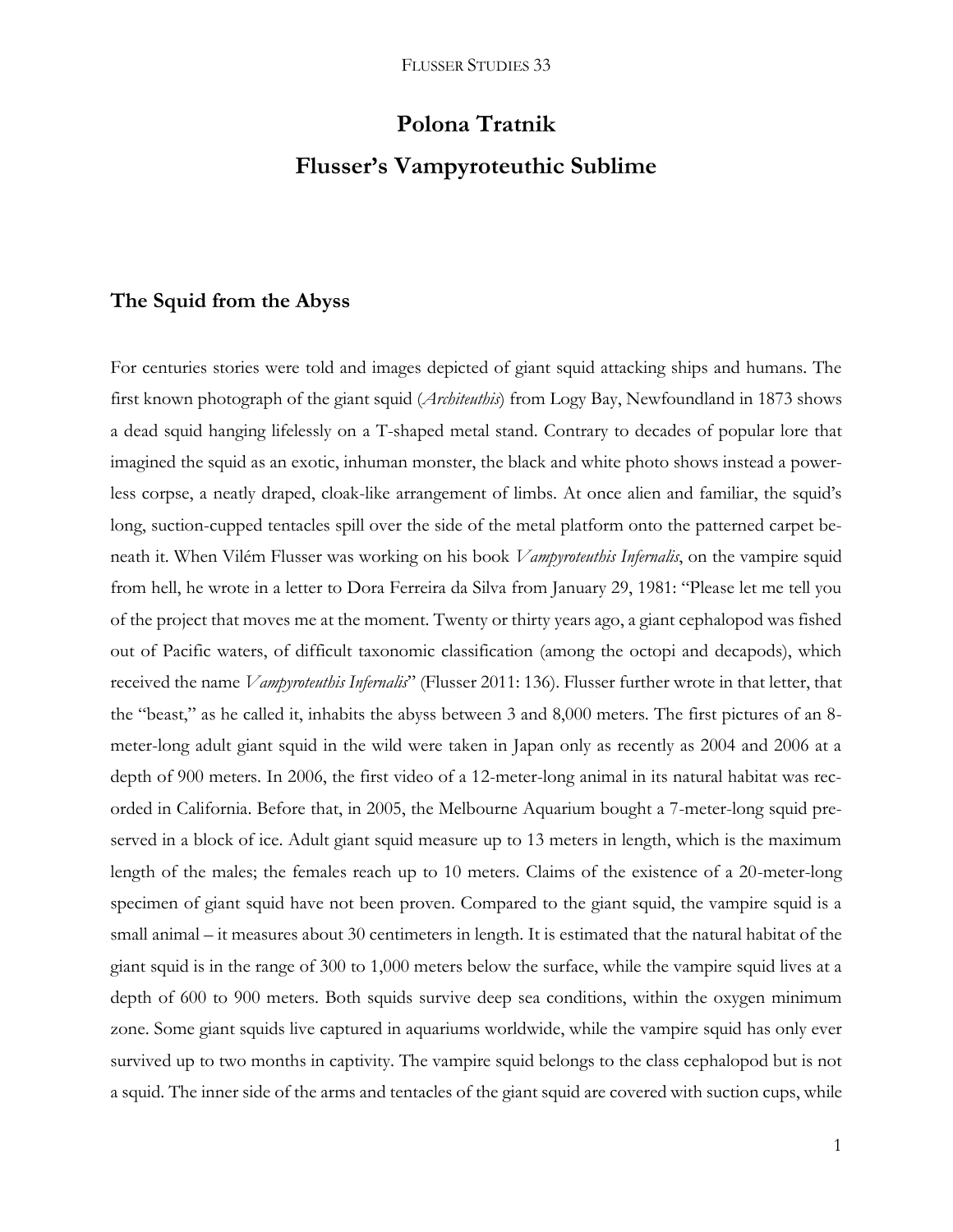the vampire squid has suckers only on the distal half of the arms. The vampire squid is, in fact, a passive animal that feeds mostly on bits of organic debris. In order to save energy when attacked it diverts the attack away from its body with glowing arm tips far above its head. This could be a terrifying sight to behold if one follows Flusser's lead and imagines an enormous vampire squid the size of its 13-meter-long giant cousin.

# **Evading Instrumental Rationality**

The tips of arms eaten by a predator are then regenerated. Instrumental rationality of techno-science would be interested in this feature of the vampire squid, if only the animal could live in human captivity in order to apply research objectives upon it. The case of axolotl, a sort of salamander, whose natural habitat – the swampy, dark freshwater lakes of the Mexico Valley – is today endangered because of urbanization, demonstrates how instrumental rationality of techno-science applies to an animal with an ability of limb regeneration, as the animal has been researched for over 150 years.

Biotechnology has become a relevant instrument of biopower as the power over life, which promises to attain the ultimate form of the regenerative human body, learning from species with better abilities to auto-regenerate and by instrumentalizing these animals. This techno-science supports the affirmative politics of life and over life, known to take place in the modern era of biopower, when, as acknowledged by Michel Foucault, the life of the human species is no longer depending on the right of the sovereign power to take life or let live, but "wagered on its own political strategies" (Foucault 1978: 143). It has become the "power to *foster* life or *disallow* it to the point of death" (Foucault 2009: 138).

Accordingly, regenerative medicine, which is oriented towards the regeneration of life, is particularly relevant for modern society. In the course of the 19<sup>th</sup> century "medicine becomes a political intervention-technique with specific power-effects. Medicine is a power-knowledge that can be applied to both the body and the population, both the organism and biological processes, and it will therefore have both disciplinary effects and regulatory effects" (Foucault 2003: 252). Not only does medicine have the political power to regulate life, regenerative medicine is a product of an instrumental rationality aiming to subordinate the world according to the needs of humankind.

For instrumental rationality, the world is not only "present-at-hand" (German *vorhanden*), but it is also "ready-to-hand" (German *zuhanden*), as Martin Heidegger deliberated. Equipment has its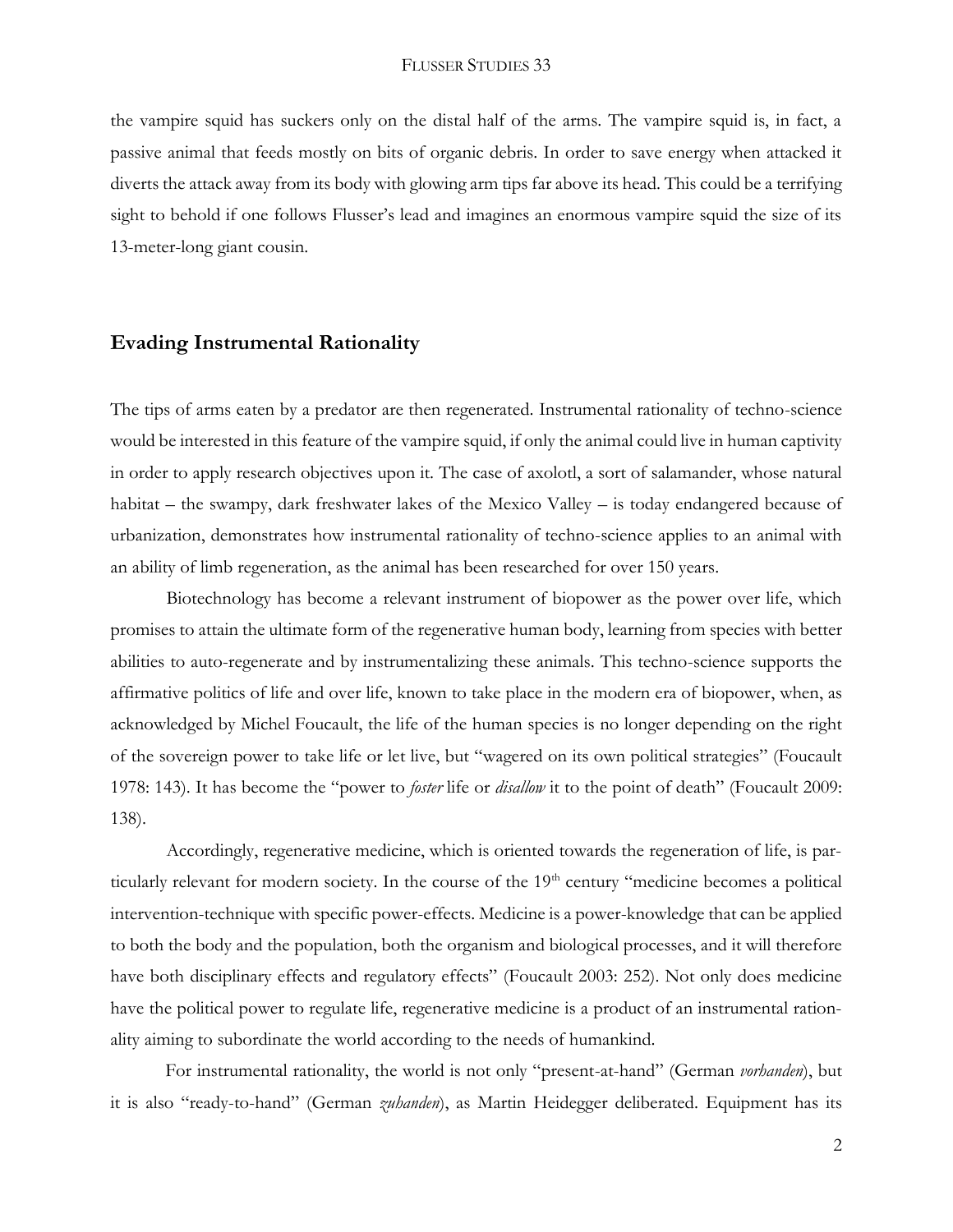equipmentality, its assignment or reference of something to something – the "in-order-to." Hammering therefore uncovers the specific *manipulability* (German *Handlichkeit*) of the hammer. However, not only things to be used as tools, but nature more generally is to be considered in its readinesss-for-use. "'Nature' is not to be understood as that which is just present-at-hand, nor as the *power of Nature*. The wood is a forest of timber, the mountain a quarry of rock; the river is water-power, the wind is wind 'in the sails'" (Heidegger 1962: 100). Speaking in Heidegger's terms with reference to our case, the readiness-for-use of the axolotl is in its instrumentality for techno-scientific purposes because of its regenerative ability. The vampire squid, however, escapes this instrumental mentality, although encompassing the potential for manipulability. That is because the animal is to be considered in complex with the environment in which it lives and which establishes a significant gap between the impossibility of the world of the vampire squid and the world of the human to coexist.

### **Die Umwelt of the Vampire Squid**

An early 20<sup>th</sup> century zoologist and one of the first theoreticians of ecology, Jakob von Uexküll, who was also an important reference for Heidegger, differentiated between categories of environments and considered the role of the subject (1934). He differentiated between the subjective world of animals, *die Umwelt*, and the rather objective environment, *die Umgebung*, which he did not find of interest because he emphasized that there is no objective space *per se*. Instead, there is only a forest-for-a-woodcutter, a forest-for-a-botanic, a forest-for-a-wanderer, etc. The animals, however, operate within their respective *Umwelts*. The bee, the tick, and the fly that we observe neither move in the same world nor share the same world with us – the observers. In *die Umwelt*, the world and the animal are intrinsically, or existentially, linked. Uexküll considered the case of a tick. The fundamental aspects of the structure of *die Umwelt*, the environments that are valid for all animals, can be derived from the example of the tick. Out of the egg crawls a not yet fully developed little animal that even in this state can already ambush cold-blooded animals such as lizards, for which it lies in wait. Once the female has copulated, the eyeless and deaf creature finds its way to the warm-blooded animal from which it pumps a stream of warm blood. Uexküll ascertained that the tick uses its sense of smell and has no sense of taste. It takes in any liquid, so long as it is the right temperature. For the tick it is existentially relevant to find a meal: after eating, the tick will fall to the ground, lay its eggs, and die. The tick gets into a "functional cycle as a subject and the mammal as its object" (Uexküll 2010: 50).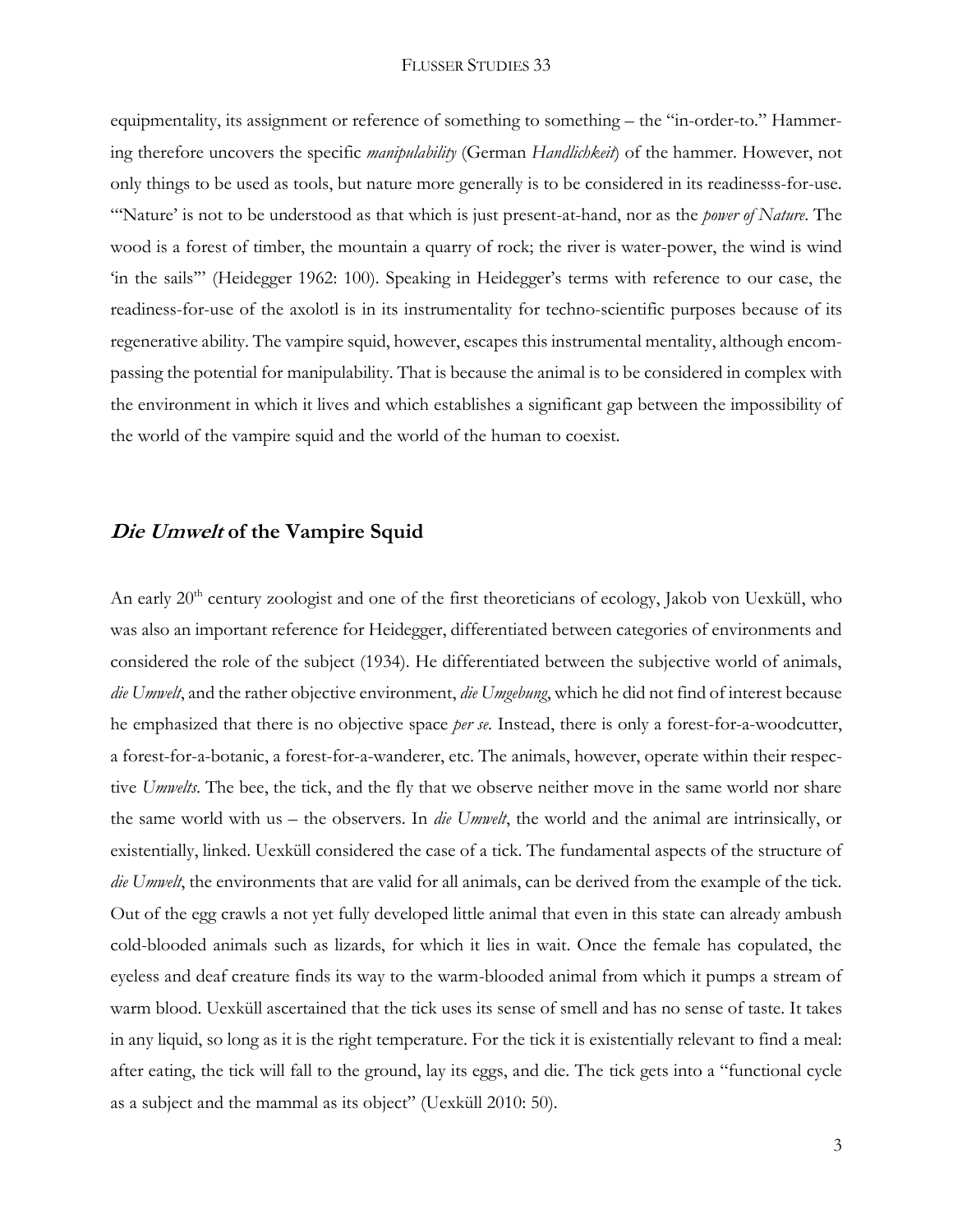More precisely, in *die Umwelt* there are carriers of characteristics, or of significance. In semiology, these would be marks (German *Merkmalträger*), which are also carriers of meaning (German *Bedeutungsträger*). These carriers are everything that interests an animal. An animal has receptive organs that are assigned to perceive the mark (German *Merkorgan*) and to react to it (German *Wirkorgan*). If one exchanged the tick with a giant squid, one could easily imagine that the squid would have an interest in the ship in the same way the tick is interested in a mammal. The squid would take the ship as an object in its *Umwelt*. It would suck on it with the numerous suckers on its tentacles. Finally, it would take it down into its world. Flusser considered the vampire squid in its environment, which is the very depths of the ocean, and the ocean as a place that is "brimming with life," where four-fifths of the biomass is found and where the largest organisms live: "The lowest level, the 'benthos,' is the ultimate destination of all life on earth. It is there where all vital energy generated by plankton goes, and where all fertilizing cadavers go. The organisms that inhabit the 'benthos,' such as walking, swimming and digging animals, form the final link in the chain of life that encircles the planet. There are no plants in this region, only animals that are similar to plants. And Vampyroteuthis dominates this region: he is the lord of all life. So this is the vampyroteuthian environment, his habitat: the centre of the world. The great hole that sucks in all of life. It is permanently vivified by the manna rain that falls constantly. It is eternal night, illuminated by the living rays emanated by the living creatures. And eternal 'son et lumière,' a show of infinitely variable luminosity and sonority." (Flusser 1987: 69)

The squid and its environment are in this case not ready-at-hand and not merely present-athand. This perspective speaks to human fear of the unknown and the inhabitable, as well as the admiration of the unusual and the powerful.

## **Vampyrotheutic Sublime**

With the concept of the dynamically sublime, Immanuel Kant reflected upon nature as power. He defined power as "a capacity that is superior to great obstacles" (Kant 2000: 143). It is called force (German *Gewalt*), or domination – if it is also able to overcome the resistance of something that itself possesses power. "Nature considered in aesthetic judgement as a power that has no domination over us is dynamically sublime" (Kant 2000: 143). The aesthetic judgement of the sublime is essentially related to relations of power. When Kant enumerated the cases from nature, such as the threatening cliffs, thunder clouds, volcanoes with their all-destroying violence, hurricanes, etc., he concluded that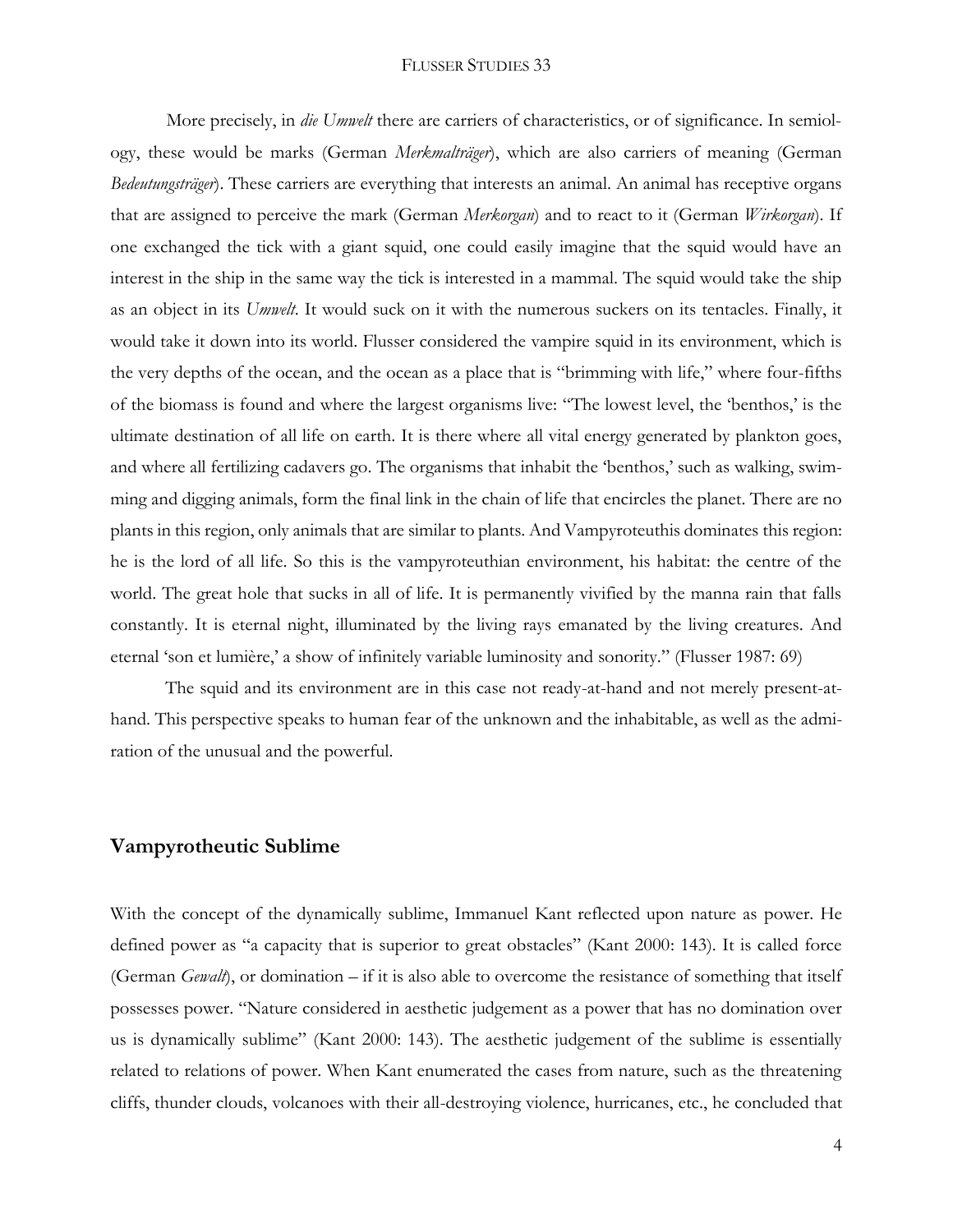"the sight of them only becomes all the more attractive the more fearful it is, as long as we find ourselves in safety" (Kant 2000: 144). According to Kant, this takes place because we "discover within ourselves a capacity for resistance of quite another kind, which gives us the courage to measure ourselves against the apparent all-powerfulness of nature" (Kant 2000: 144–145). Therefore, as Kant continued, this analysis of the sublime as ascribed to power seemed to run counter to the imagined representation of God as exhibiting himself in anger in the forms of thunder, storm, earthquake, etc. Furthermore, if we were to then imagine in our minds having any superiority over the effects of such power, it would seem sacrilegious. In submitting to religion, generally, it seems that adoration with bowed head, remorseful and anxious gestures, and voice are the only appropriate codes of conduct in the presence of God. Therefore, Kant concludes, "sublimity is not contained in anything in nature, but only in our mind, insofar as we can become conscious of being superior to nature within us and thus also to nature outside us (insofar as it influences us)" (Kant 2000: 147).

In the folk and fairy tales, it was common—if not narratively necessary—for the human characters to not only measure themselves against their superhuman creaturely attackers, but to find ways of resisting and outwitting them too. Usually, the battle comes down brains vs. brawn, with the brainy humans almost always outsmarting the beast. People wanted to identify with the brave youngster who defeated the dragon from the cave or the monster from the lake that was about to eat the princess. The production and circulation of these tales were modes of understanding the unknown and horrible dark world––a world perhaps full of beasts and monsters, perhaps not––a way of overcoming, in our collective minds, the resistance of something that possess power and a way of establishing man's domination over that something so existentially horrible, which also meant overcoming man's own fears.

For Flusser, however, the objective was not to resist or to "defeat" the squid/the beast. He unfolded three perspectives of the environment where *Vampyroteuthis* lives, wherein "[e]nvironments are just as much mirrors of the organism as the organism is a mirror of the environment" (Flusser 1987: 70). According to one, the abyss is a Paradise with shiny red, yellow, and silver crabs, a garden that whispers, shines, and dances, a delight of *Vampyroteuthis*, where he can enjoy the fruits. According to the second perspective, the abyss is Hell – for us, who "see a cold black hole under a crushing pressure, full of fear and turmoil, inhabited by viscous and repugnant creatures that eat each other with pincers and teeth" (Flusser 1987: 70). The final interpretation attempts to adhere to the ideological confines of so-called "objective" science. Nonetheless, Flusser-the-author doesn't endorse any one interpretation. In Hegelian fashion, Flusser's "own" interpretation strives for *die Aufhebung* (sublation) of the established concepts of the species, which all comprise the environment in which the species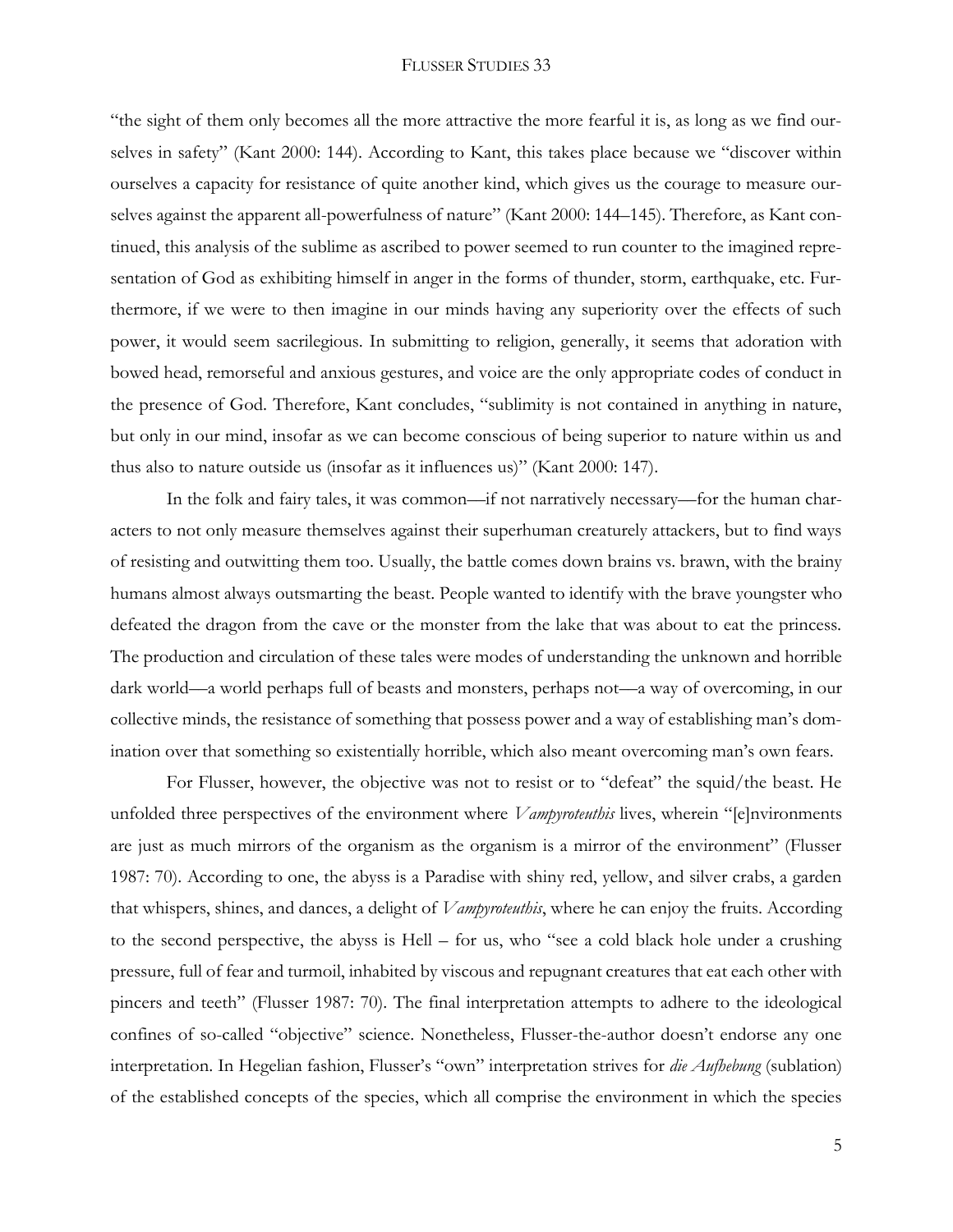lives. While he respects the vampire squid and its inhuman *Umwelt*, Flusser still imagines the creature as an impossibly powerful, alien thing. In this regard, Vampyroteuthis Infernalis and the greatness of its abyss unfold the sublime.

#### **The Impossibility of the Two Species to Meet**

The abyss is a particular habitat inhabited by *Vampyroteuthis*, but uninhabitable for man. To "discover" the vampire squid, we first need to get used to the unusual, Flusser deliberated (cf. Flusser 1987: 70). So, how can these two species meet if they do not live in the same world? "It is difficult for us to catch Vampyroteuthis in nets for fishing as well as those for knowledge. Both of us live separated by an abyss. The atmospheric pressure that he inhabits would crush us, and the air we breathe would suffocate him. If we manage to incarcerate his relative in aquariums in order to study them, they tend to commit suicide, devouring their own tentacles. But we are ignorant of our own behaviour, should he manage to drag us to the deep and incarcerate us under his glass domes in order to observe us." (Flusser 1987: 23)

We literally live in different worlds, Flusser concluded, which also explains why he took up and subjected the case of the vampire squid to examination. "There is no 'general world' or 'objective universe' which is common to both. Such abstract world of science does not exist. If we find Vampyroteuthis, it is within our world that we find him. We do not find him as existence, but as object" (Flusser 1987: 73). The drawing of the giant squid found in Newfoundland in 1877 speaks volumes about this kind of meeting of man and squid. Flusser even wrote about existential difference, which is the difference between, said in Heideggerian terms, both of our beings-in-the-world, for which no mutual embrace could ever alter such difference, and thus: "Every attempt to transform Vampyroteuthis into a human complement is a betrayal of human existence, a dangerous romanticism. It is pointless to try to minimize this: Vampyroteuthis is our Hell" (Flusser 1987: 79). With *die Umwelt*, the world that we don't share, Vampyroteuthis is condemned forever to the realm of the Other for the human.

Here we are confronted with the impossibility of these two species meeting in any manner other than in a subject-object relationship, be it from the human's or from the animal's perspective. It is no coincidence that Flusser – who had been influenced by Heidegger, who built upon Uexküll's theory which corresponded so well to that of Kant – came to such a conclusion. Uexküll believed that